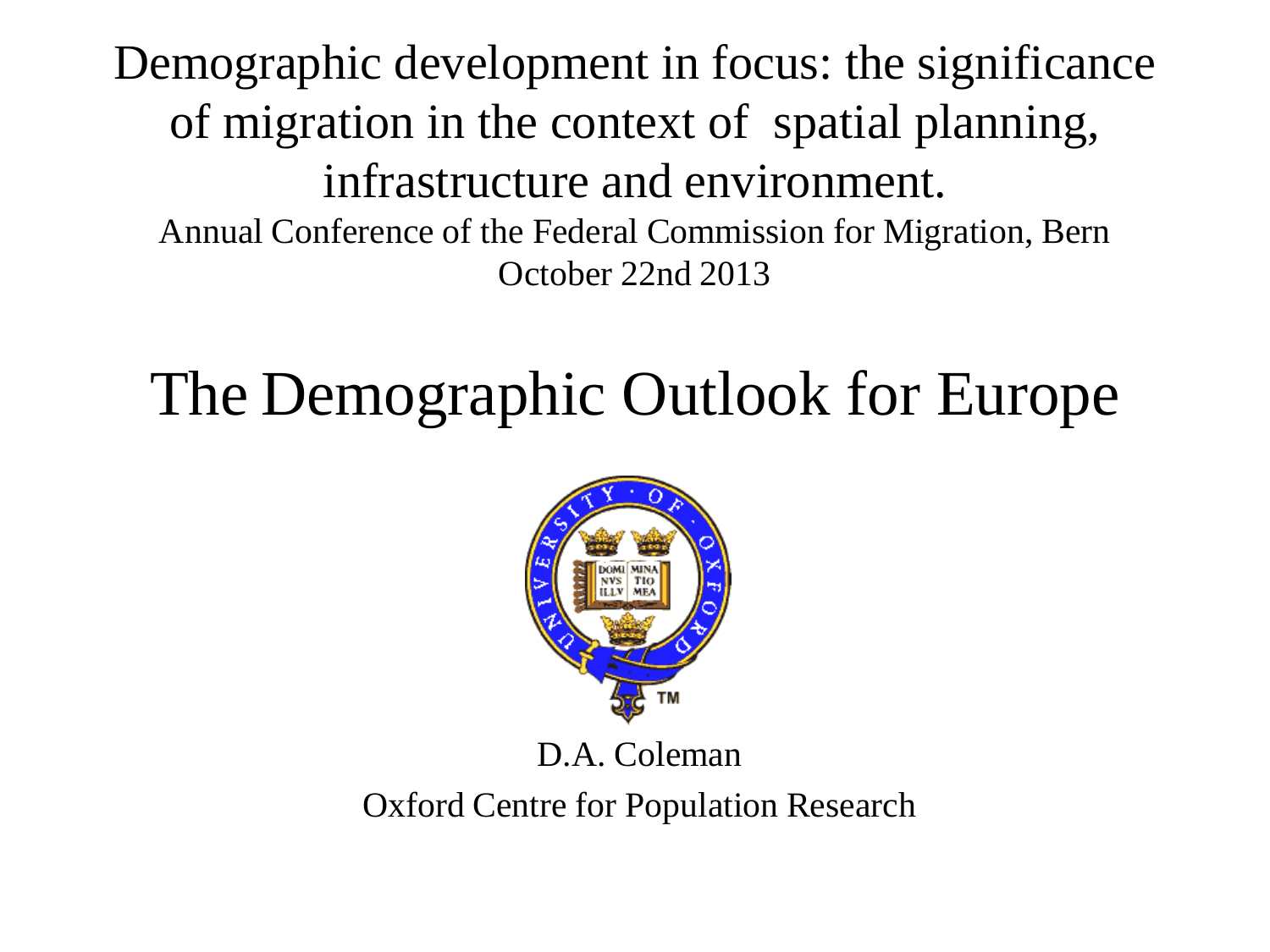# Europe faces demographic maturity?

Relatively smaller Divergent trends, but generally: Fewer babies Longer lives Old populations More immigrants Diverse families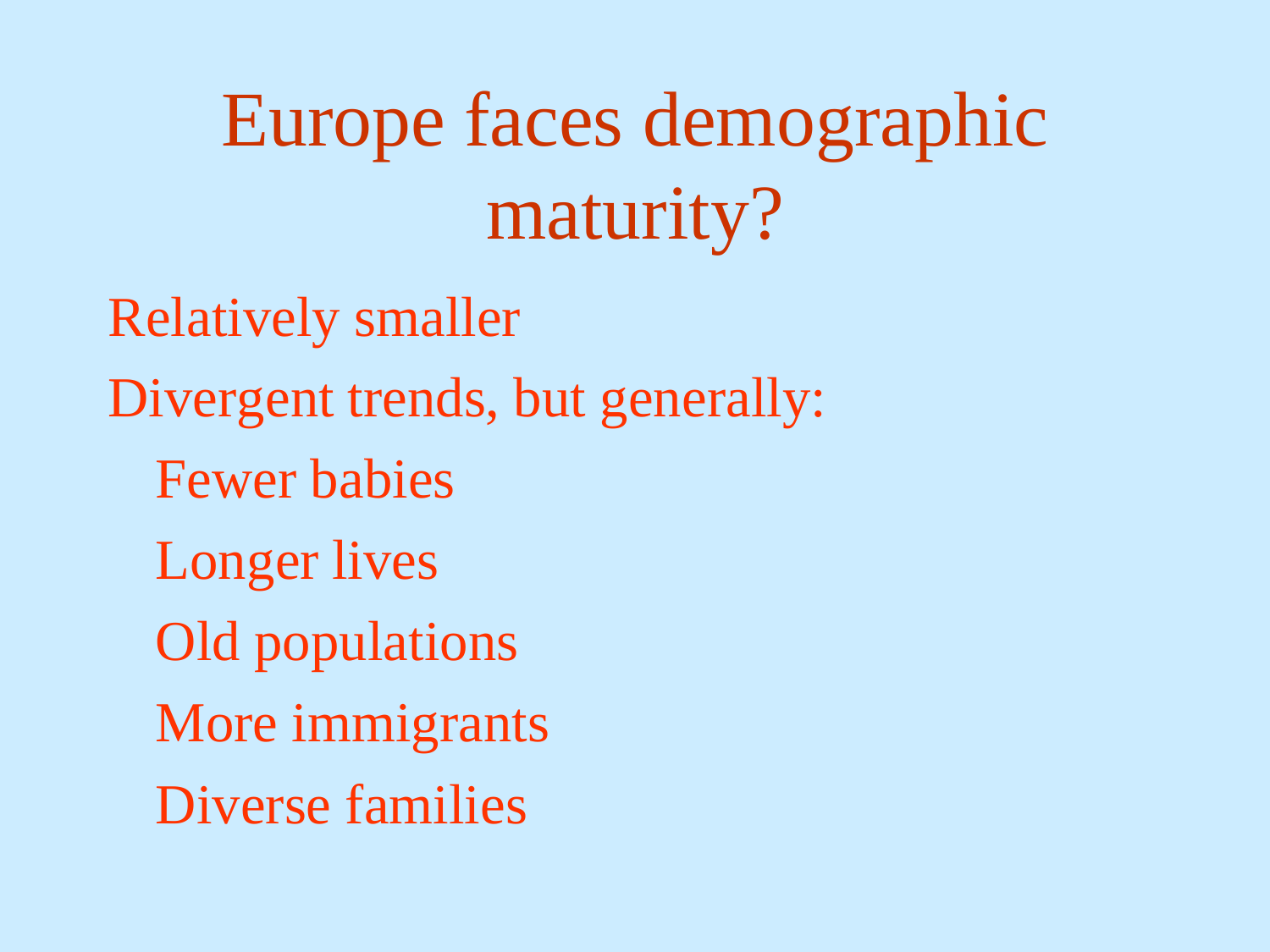Or demographic senility? The 'Death of the West': an enjoyable demographic disaster scenario

- *Europe irretrievably shrinking on the world stage.*
- *Europeans obsessed with welfare, not production (or reproduction).*
- *Too idle and secularised to be bothered to reproduce; prefer pets.*
- *Destined to be crippled by population ageing and decline.*

*To be displaced by vigorous immigrant, mostly Muslim populations.* 

*Dependent on US for defence, prefer to sit out crises in their wine cellars.*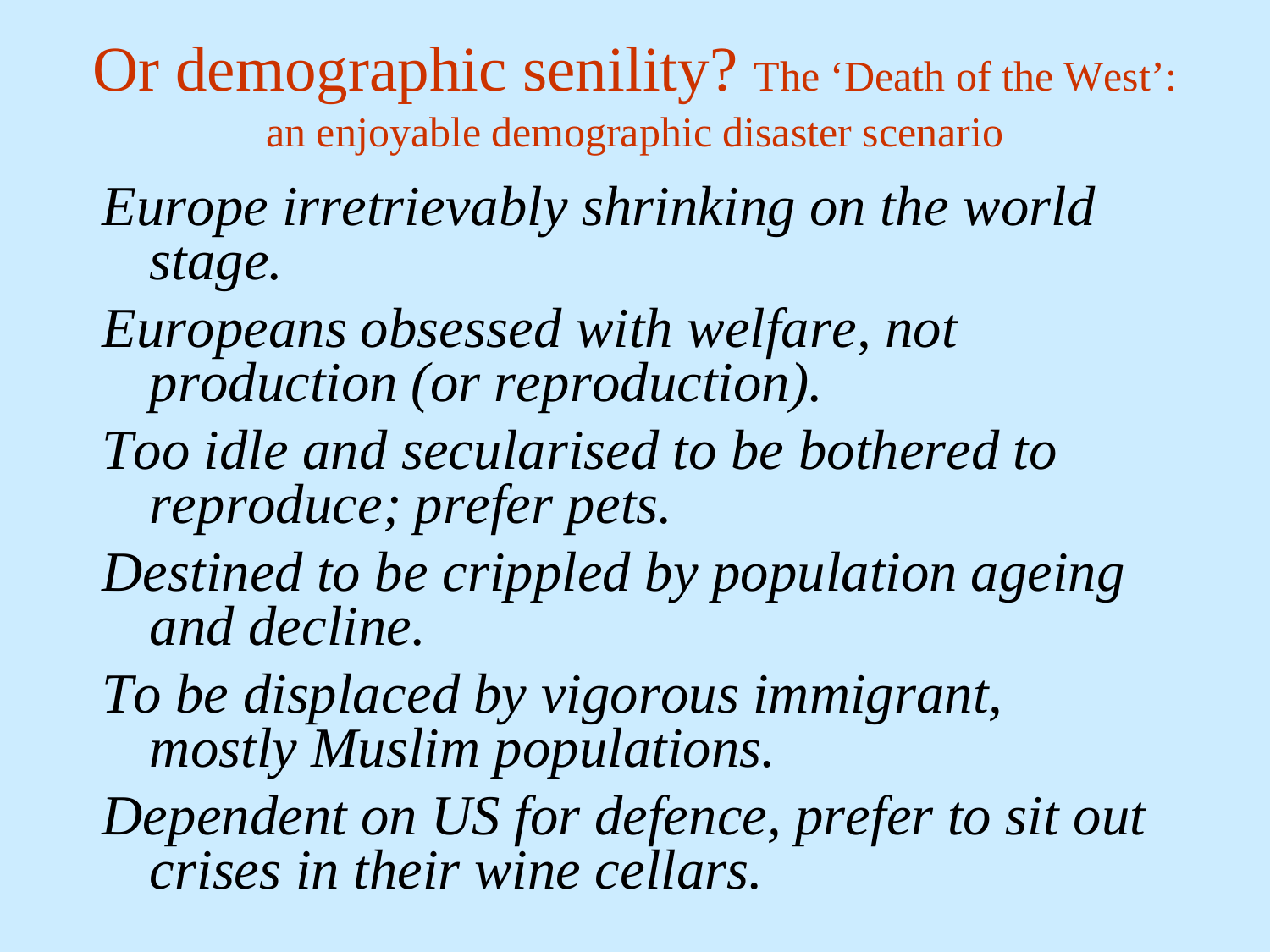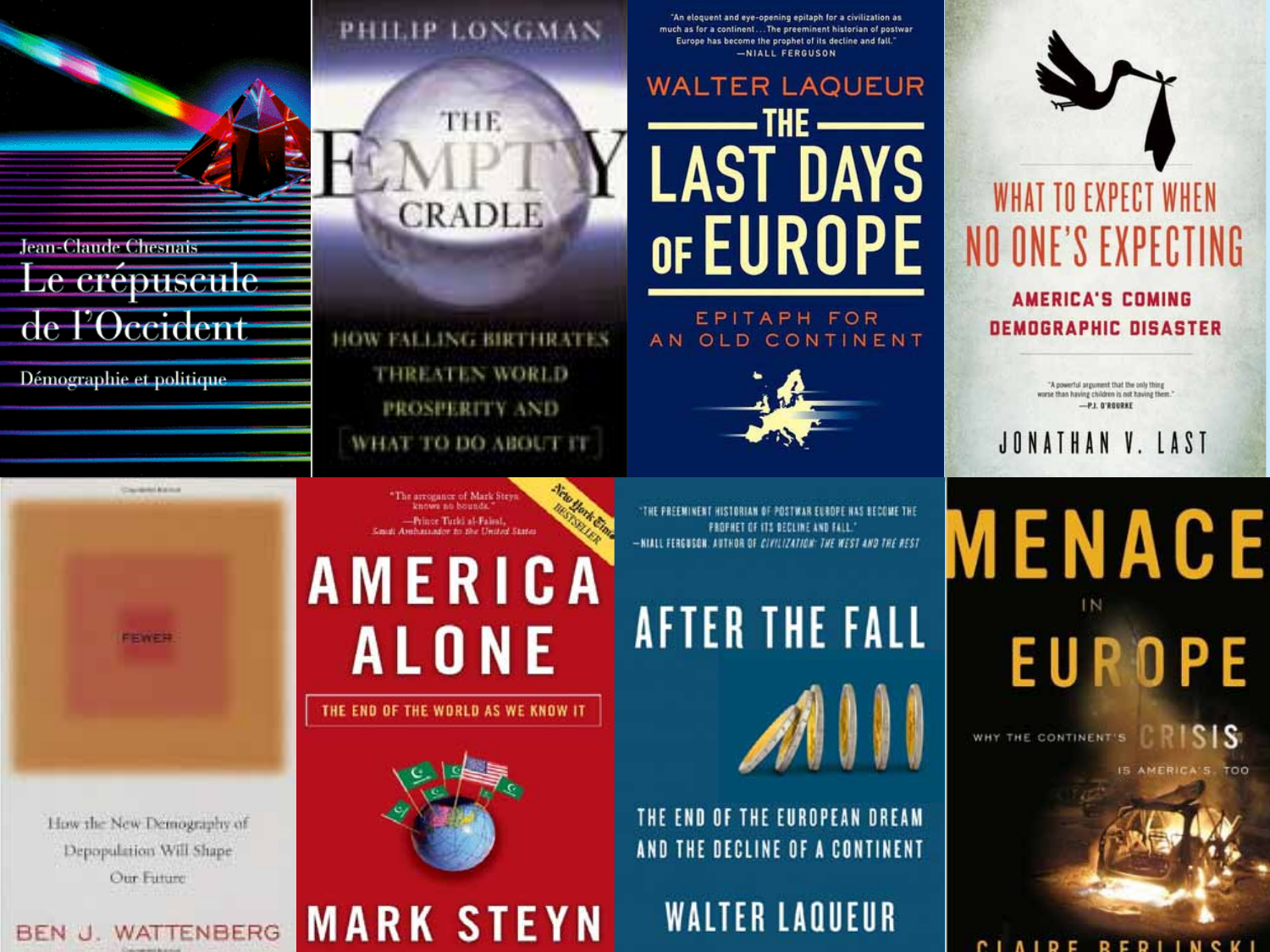### A more sober look - the demographic future is not European….

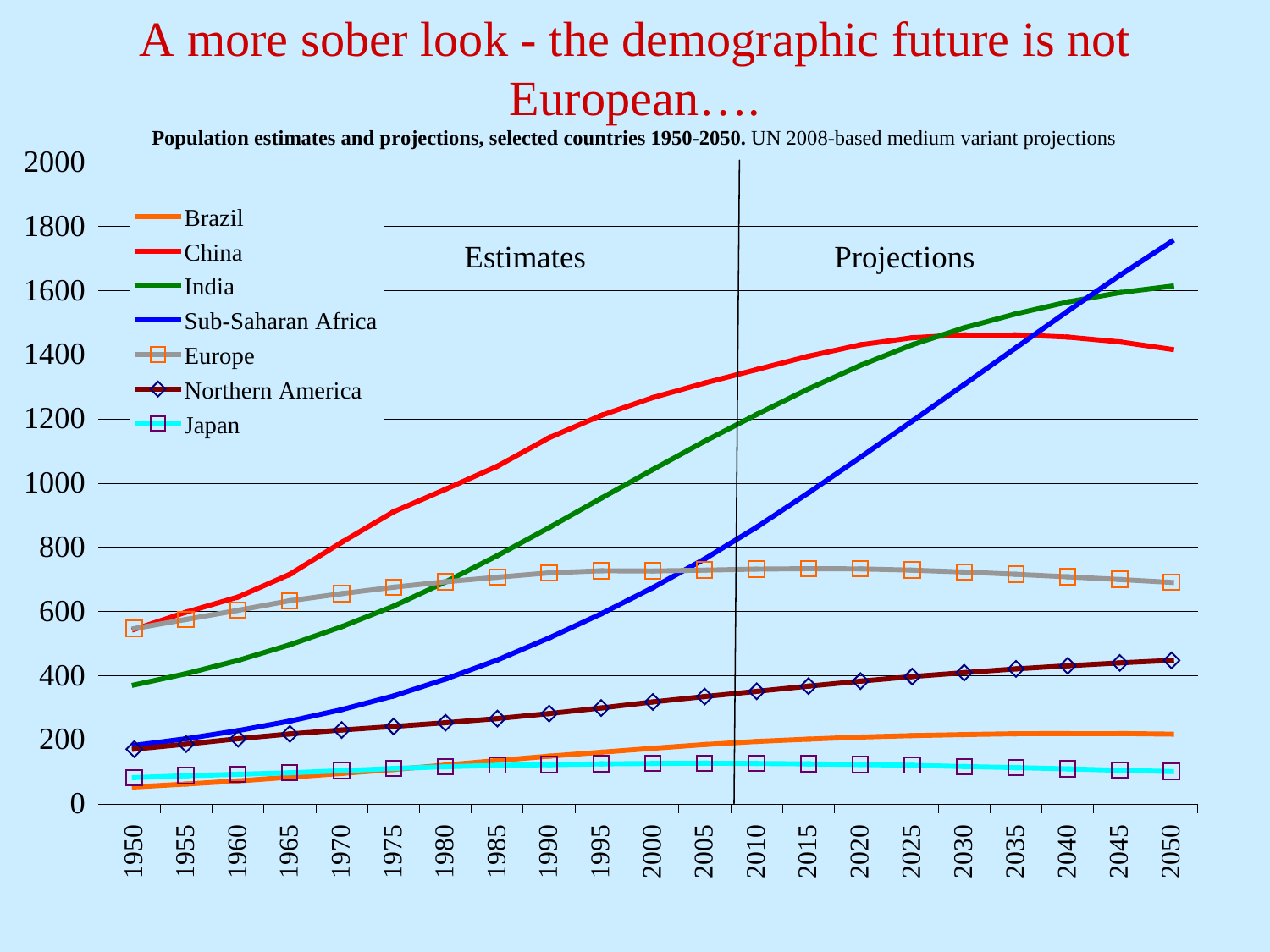## No such thing as 'Europe'? Divergent trends within Europe.

Major European regions, and US, 1960-2060. Source: UN 2013

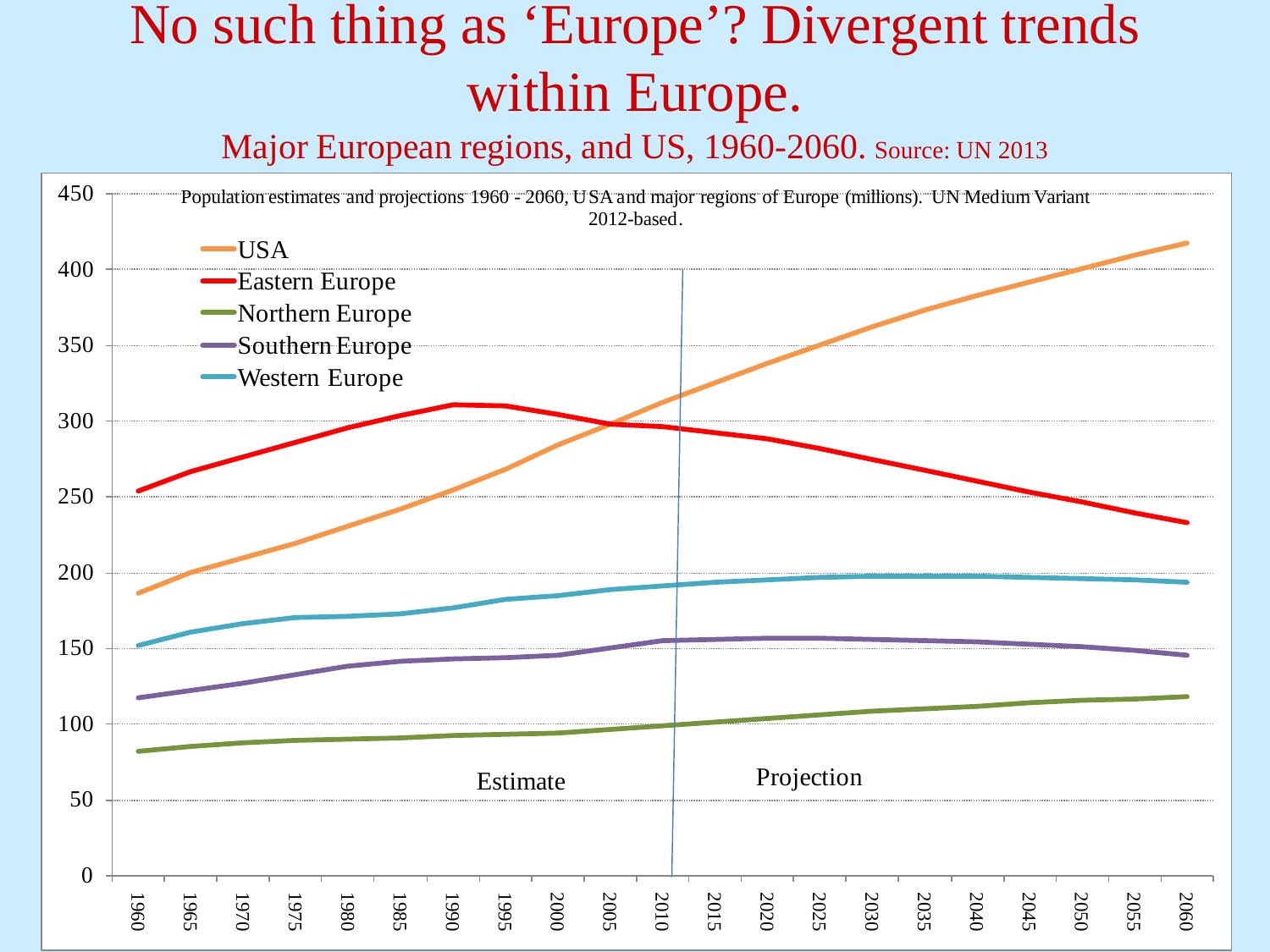## Population estimates and projections, selected European countries 1960 – 2060 (millions).

Source: UN 2013

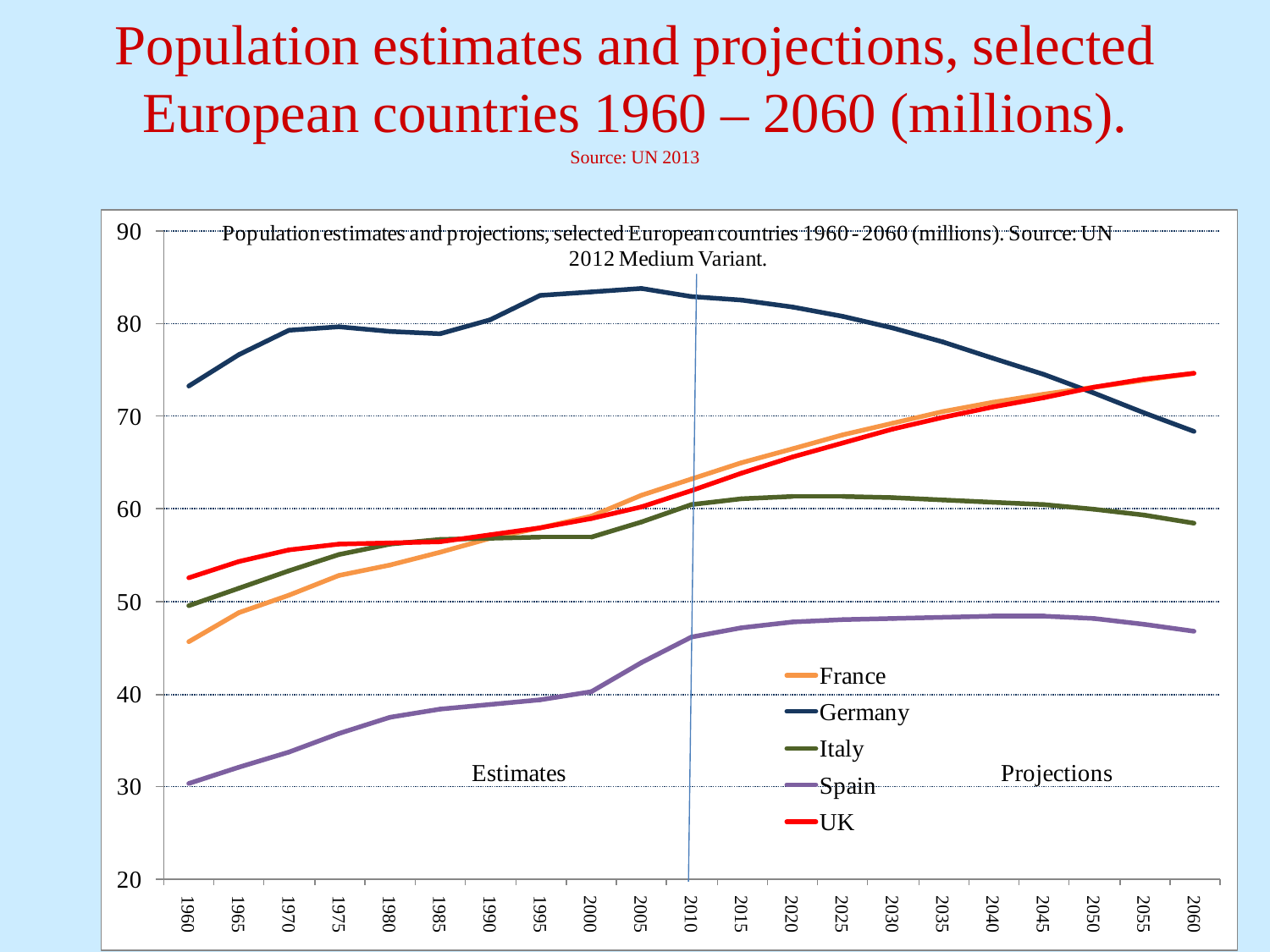Positive outlook for birth rates. **General upward trend in period fertility. Recuperation of fertility. Upward projection of cohort fertility Fertility and female workforce participation –changes in attitudes. Family policy and prosperity. Consistent ideal family size above 2 children.**

**Population reproduction and immigration**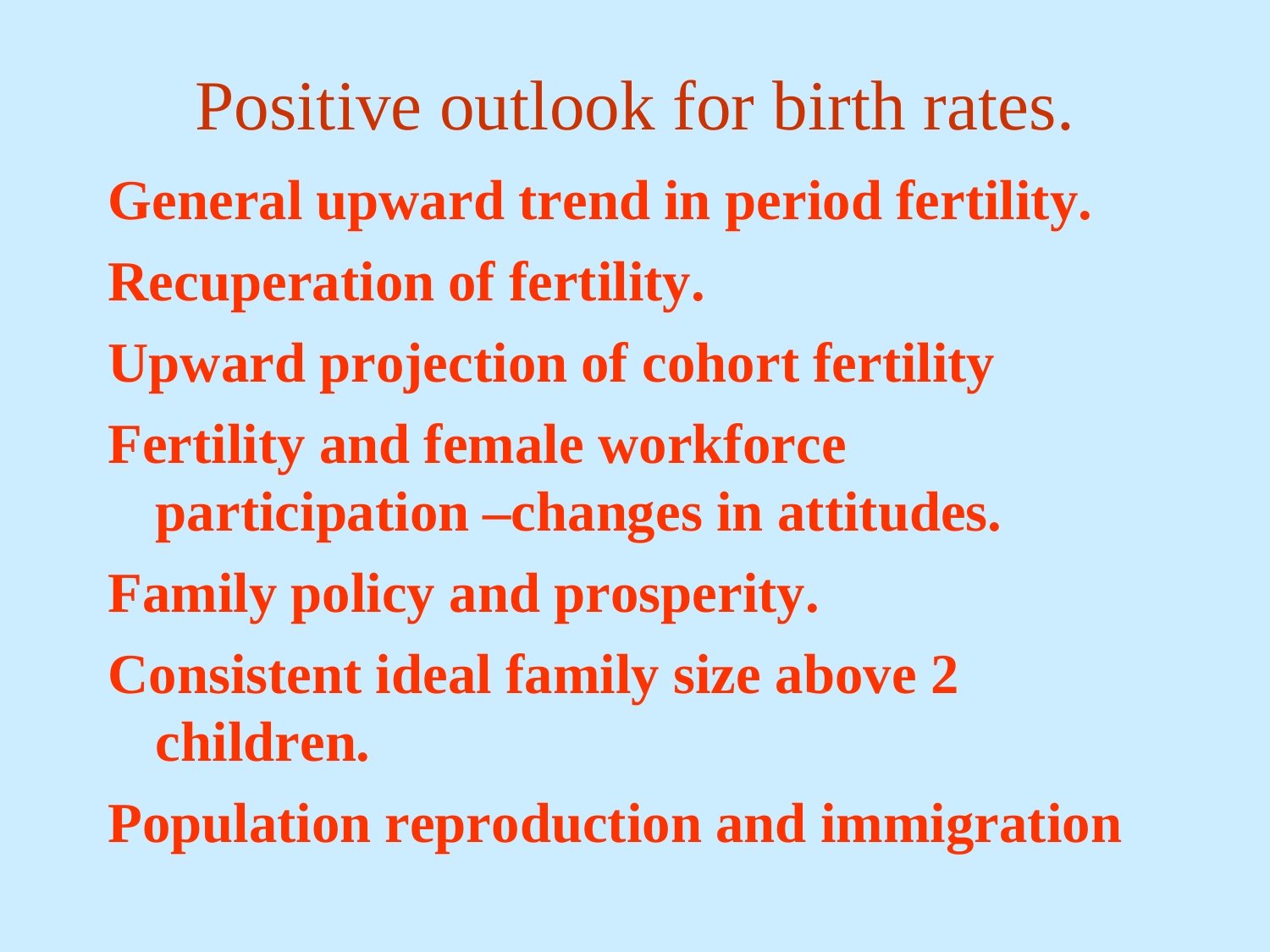#### Fertility in Europe is no longer declining....period TFR trends, major European regions and USA, 1950 – 2011.

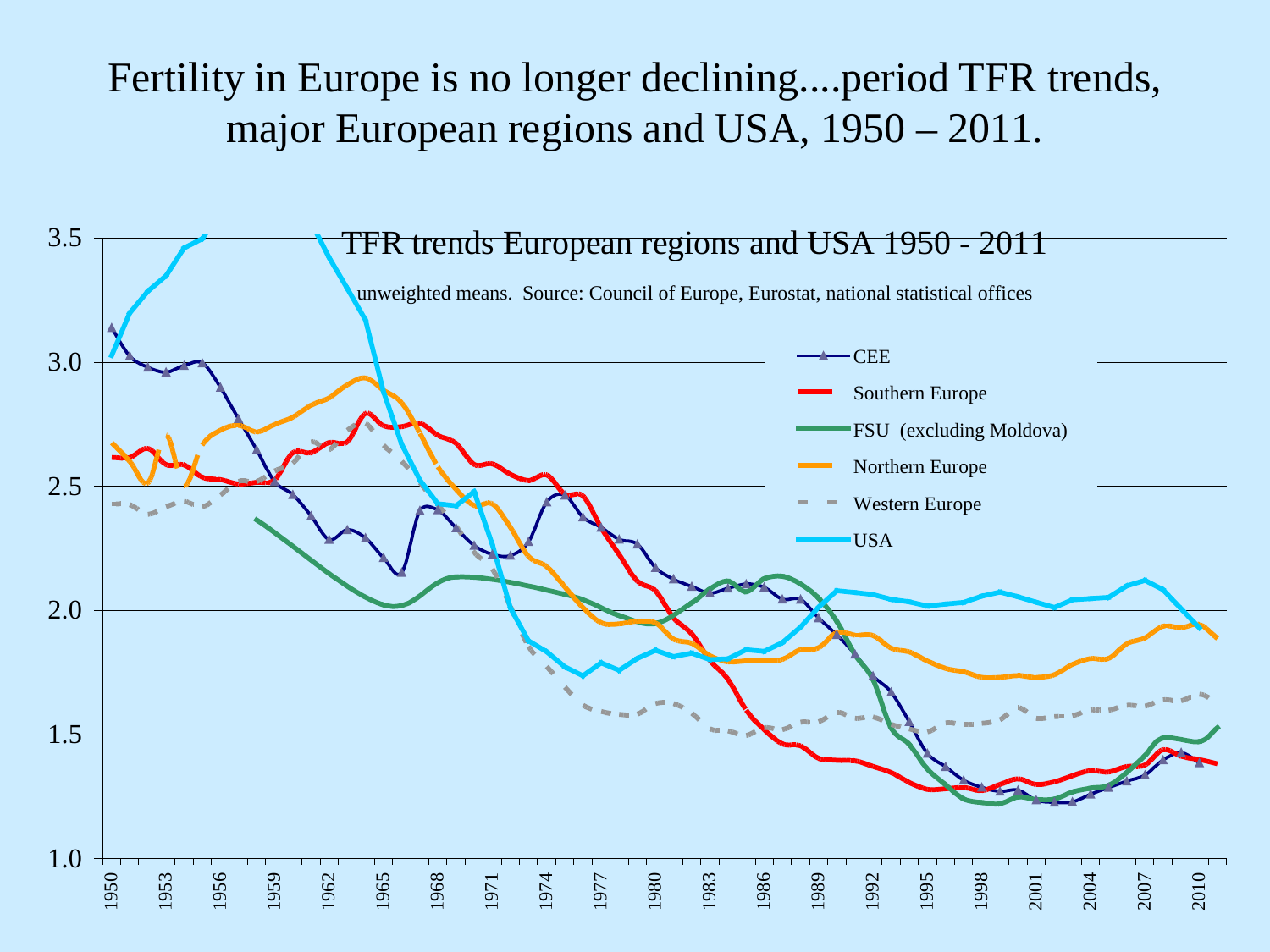Fertility in Europe has not been declining – further evidence: misleading impressions from the TFR Period Total fertility rate and its adjustment

Selected European countries

| country     | <b>TFR 2010</b> | adjusted<br><b>TFR 2008</b> | difference $(\% )$ |
|-------------|-----------------|-----------------------------|--------------------|
|             |                 |                             |                    |
| Austria     | 1.44            | 1.67                        | 16.0               |
| Belgium     | 1.84            | 1.93                        | 4.9                |
| Denmark     | 1.87            | 1.98                        | 5.9                |
| France      | 2.00            | 2.12                        | 6.0                |
| Germany     | 1.39            | 1.68                        | 20.9               |
| Italy       | 1.50            | 1.51                        | 0.7                |
| Spain       | 1.39            | 1.54                        | 10.8               |
| Sweden      | 1.99            | 1.97                        | $-1.0$             |
| Switzerland | 1.51            | 1.69                        | 11.9               |
| UK          | 1.98            | 2.12                        | 7.1                |

Source: European Demographic Data Sheet 2012 Tempo and parity adjustment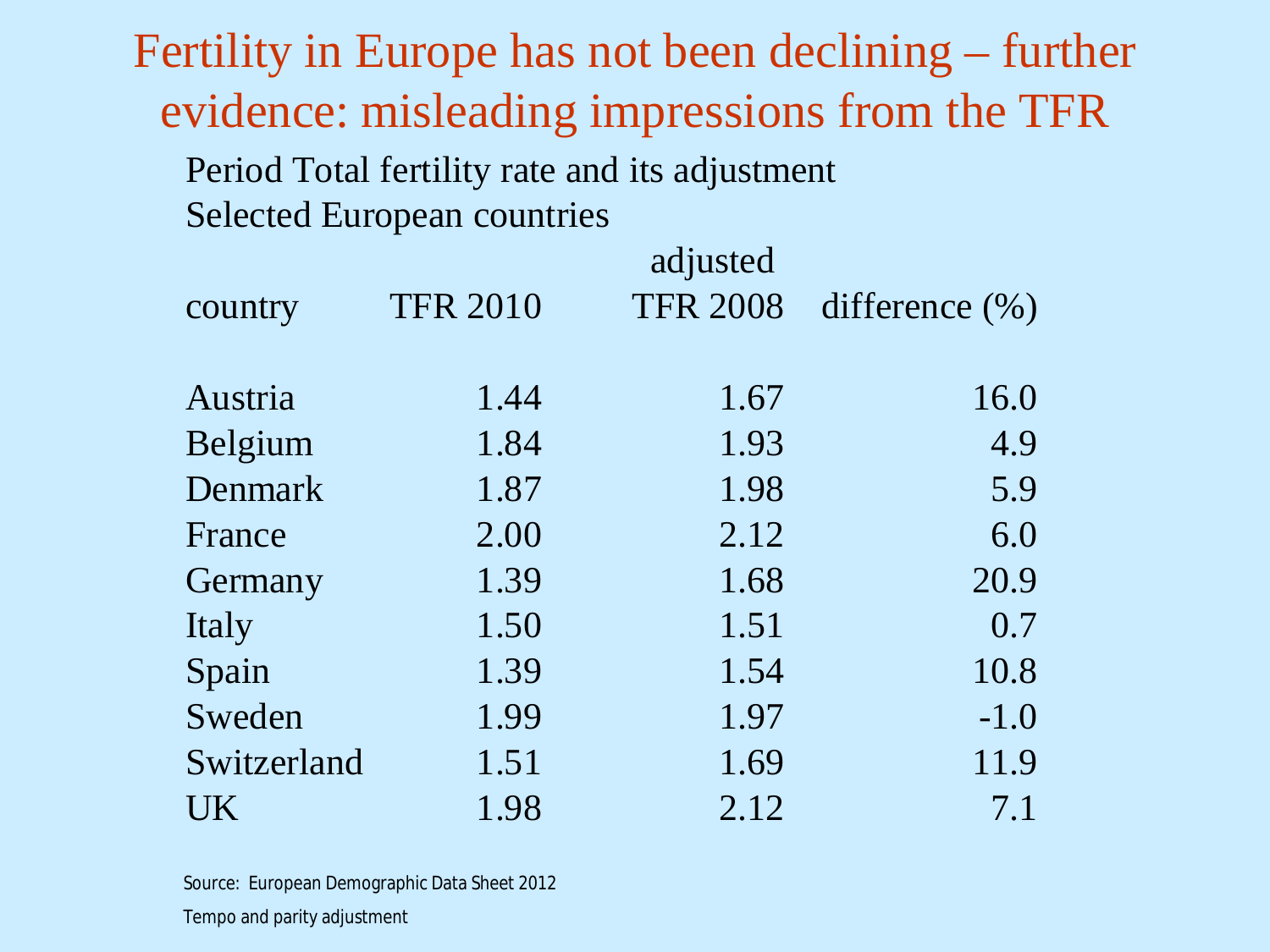Evidence from real women. Cohort total fertility at age 40, Nordic women born 1935 – 1963.

Source: Andersson, Knudsen et al. 2009, Figure 2.

Cohort Total Fertility at age 40, female single-year cohorts born in 1935-1963

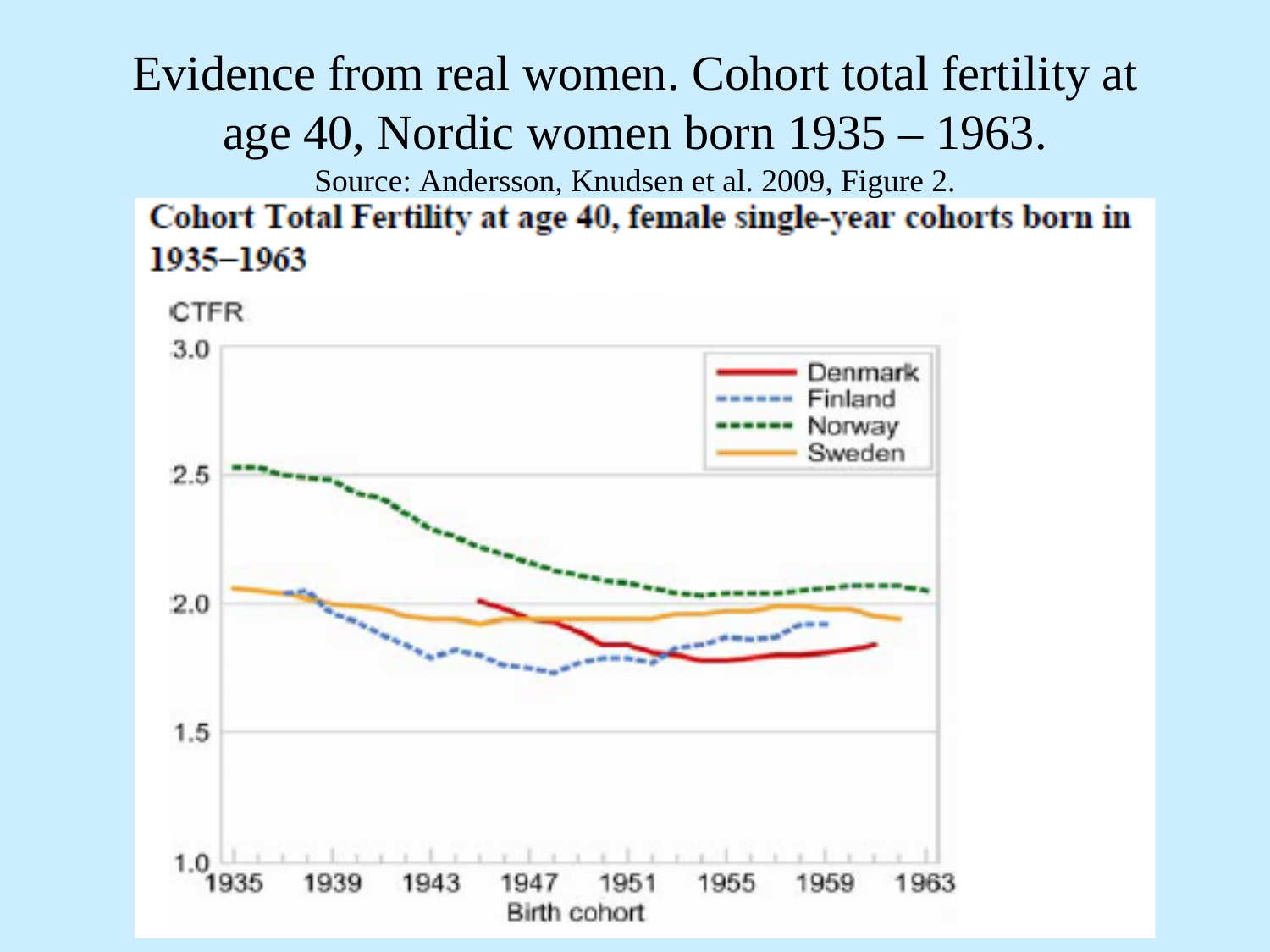## The prospect of population replacement. Sweden, stable completed family size, women born 1870 – 1967.

Source; Statistics Sweden 2013, p.12.

#### Slutligt antal barn för kvinnor födda 1870-1967

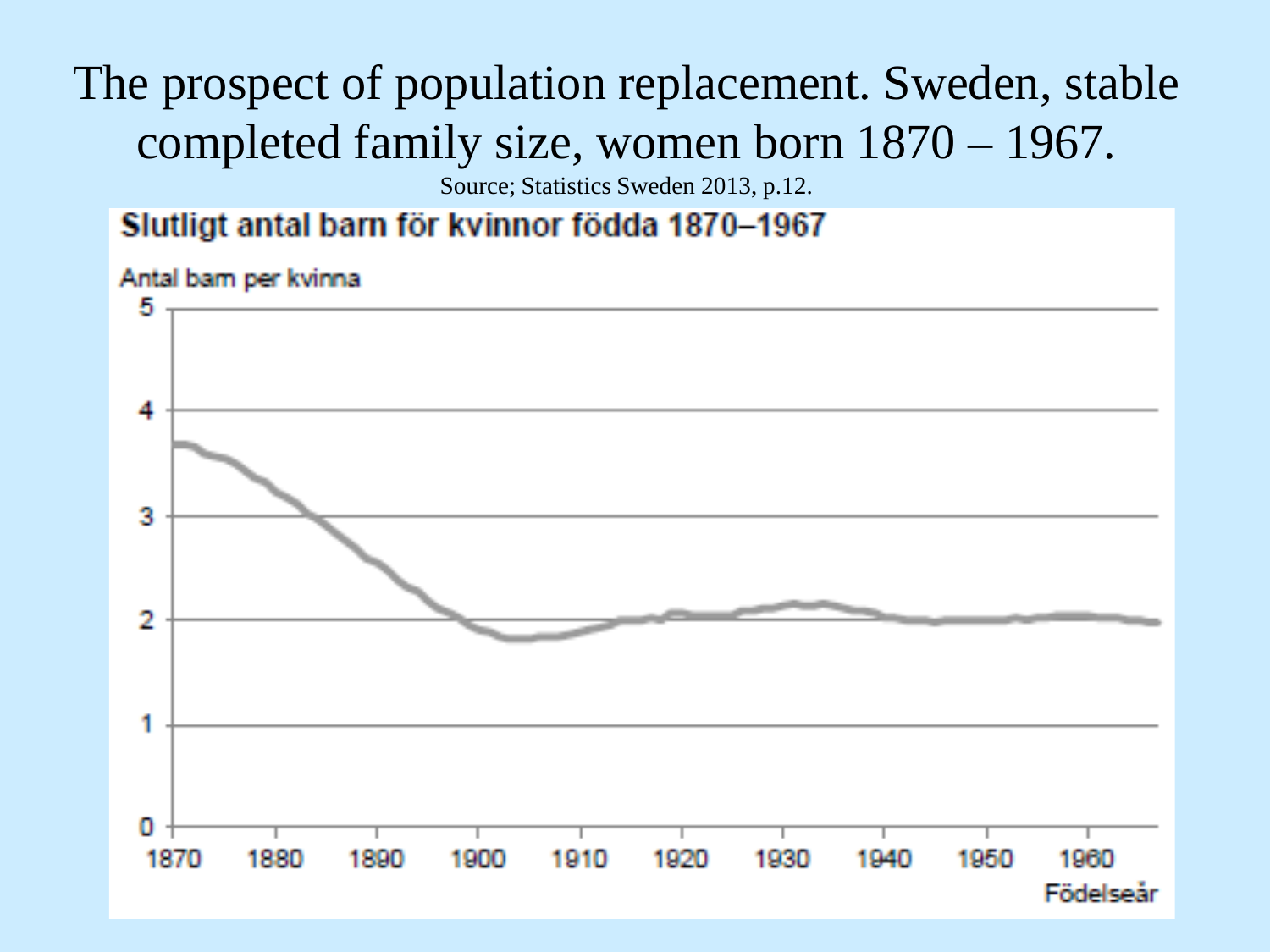## And possibly an increase? Trends and projections in cohort fertility, women born 1950 – 1979.

Shaded area is projected. Source: Myrskyla, Goldstein and Cheng 2013, Figure 1.

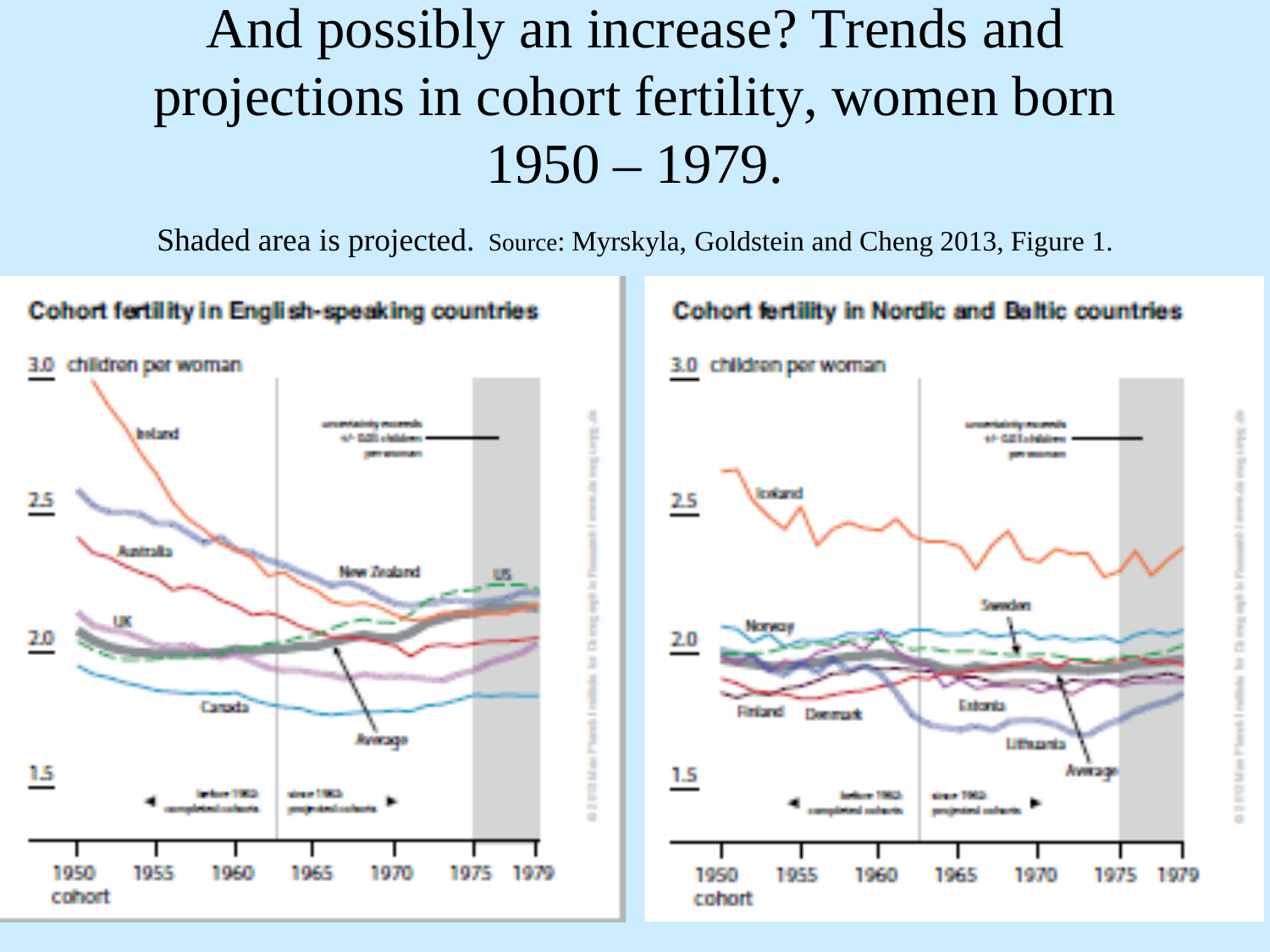## **Family size preferences relatively constant**

Mean personal ideal number of children by country, women Eurobarometer rounds 2001, 2006 and 2011. Selected countries.

|                   | 2001 | 2006 | 2011 |
|-------------------|------|------|------|
| Austria           | 2.03 | 1.82 | 1.84 |
| Denmark           | 2.46 | 2.64 | 2.37 |
| France            | 2.52 | 2.59 | 2.47 |
| Germany           | 1.96 | 2.24 | 2.15 |
| Italy             | 2.36 | 2.13 | 2.06 |
| <b>Netherland</b> | 2.31 | 2.49 | 2.12 |
| Spain             | 2.35 | 2.34 | 2.29 |
| Sweden            | 2.49 | 2.64 | 2.33 |
| <b>UK</b>         | 2.53 | 2.52 | 2.20 |
| <b>EU 27</b>      |      |      | 2.17 |
| <b>EU 15</b>      | 2.32 | 2.38 |      |

Source: Rital Testa 2012 tables A.2.1. and A.2.2, 2006 t.6 Eurobarometer 2001, 2006, 2011 http://www.oeaw.ac.at/vid/download/edrp\_2\_2012.pdf Rita Testa 2006, t6, Special Eurobarometer 253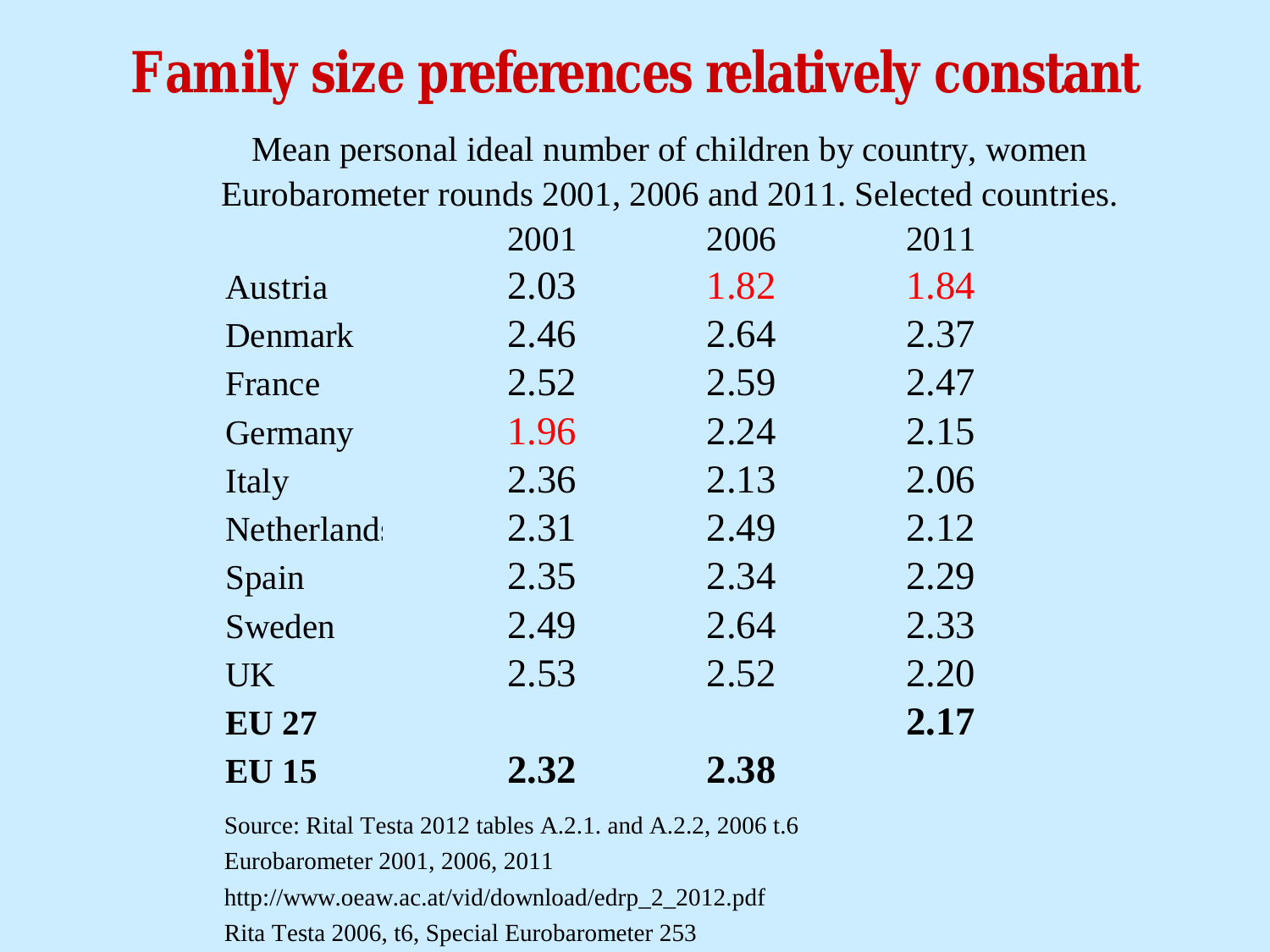### Extra-marital births associated with higher, not lower, fertility at national level

**TFR and extramarital births per thousand live births 2009**

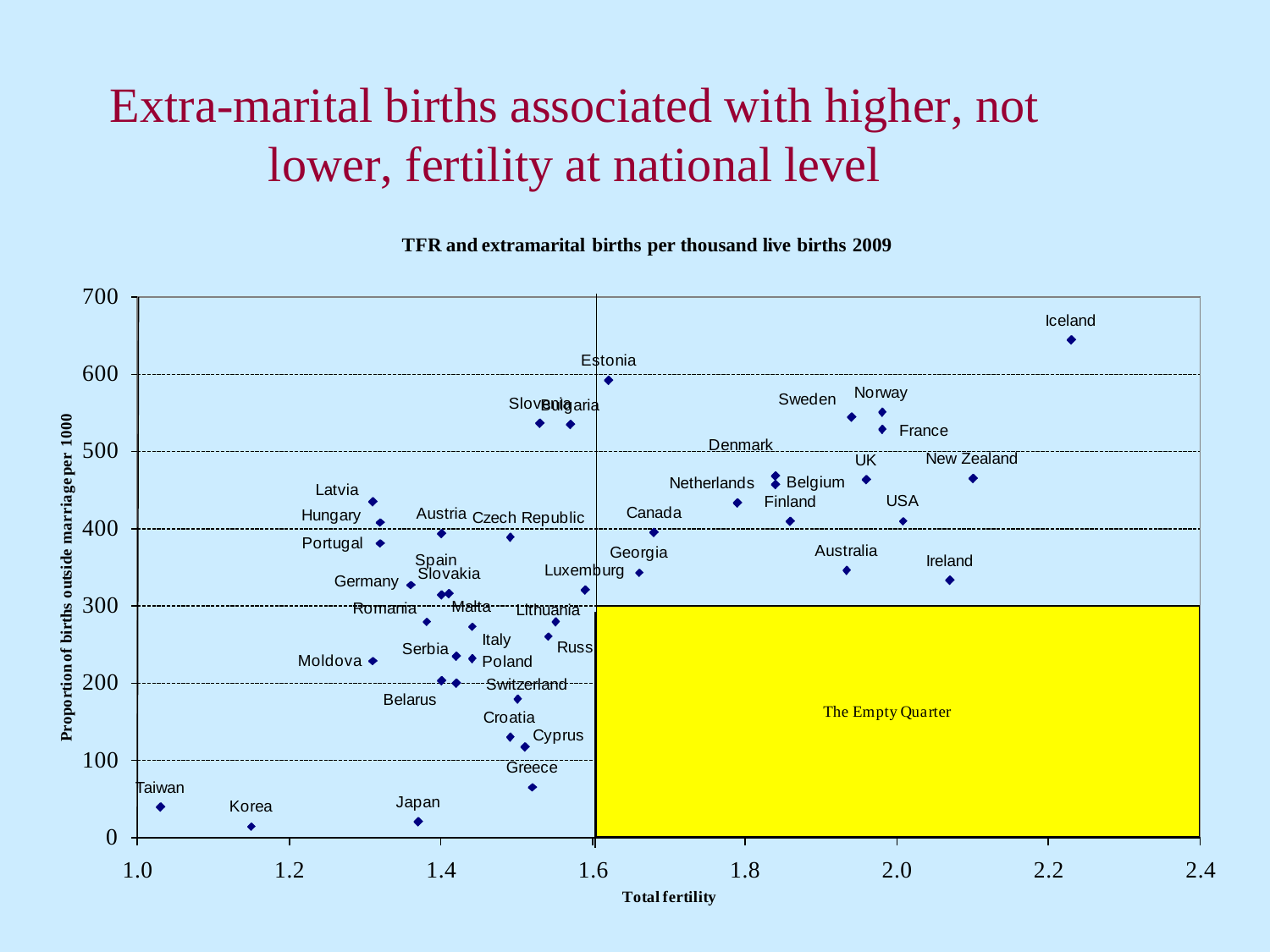#### Reversal of correlation between womens' workforce participation between 1970s and 1990s + at national level.

(n.b. decline in Southern, Eastern European TFR)

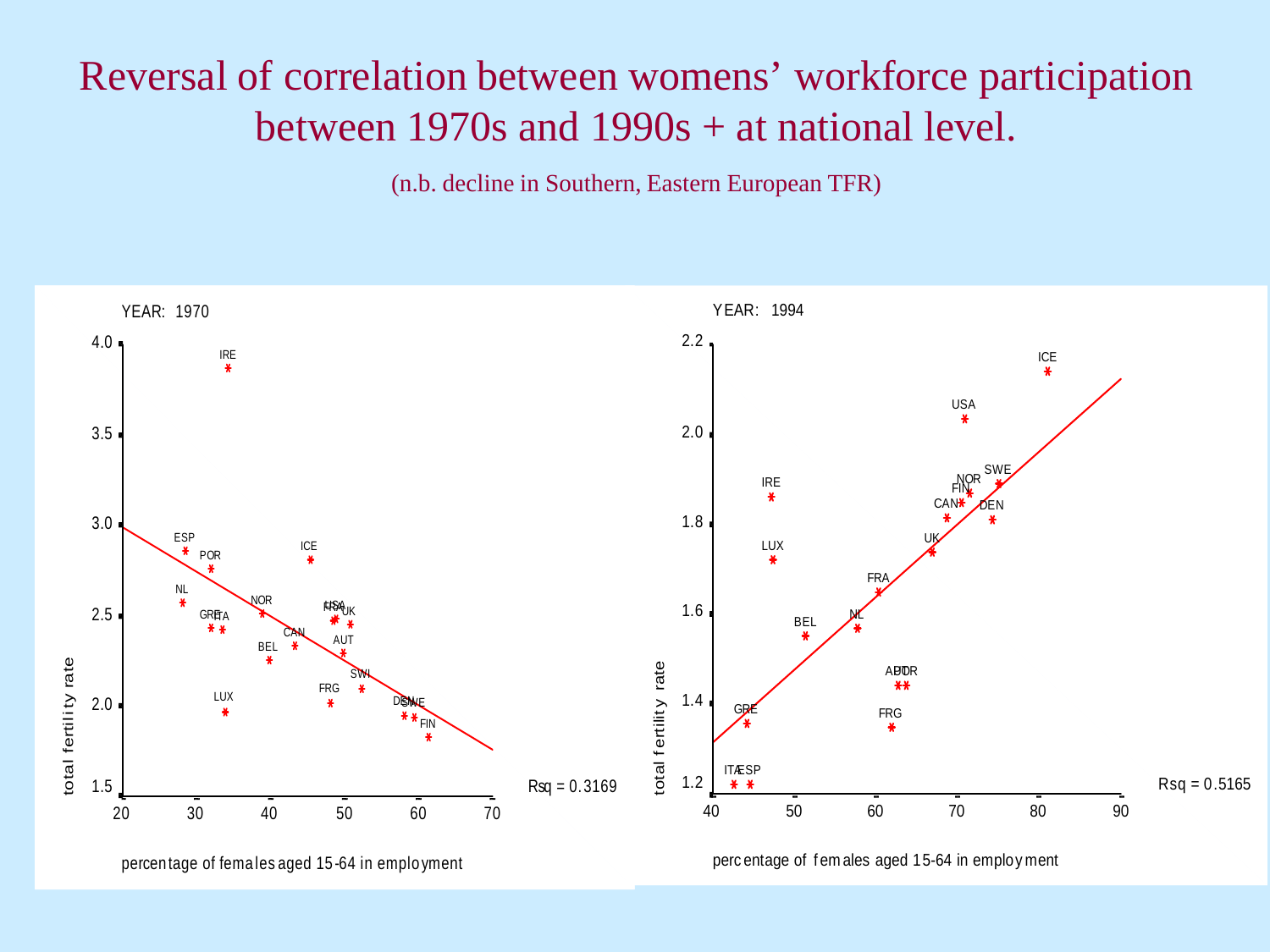#### High fertility at the top.

The 5 female CEOs in the FTSE: Cynthia Carroll – 4 children. Angela Ahrendts – 3 children. Katherine Garrett-Cox 4 children (under 7). Marjorie Scardino – 3 children. Alison Cooper – 2 children (average  $= 3.2$ ).



The FTSE Five: chief executives Cynthia Carroll, Angela Ahrendts, Katherine Garrett-Cox, Marjorie Scardino, Alison Cooper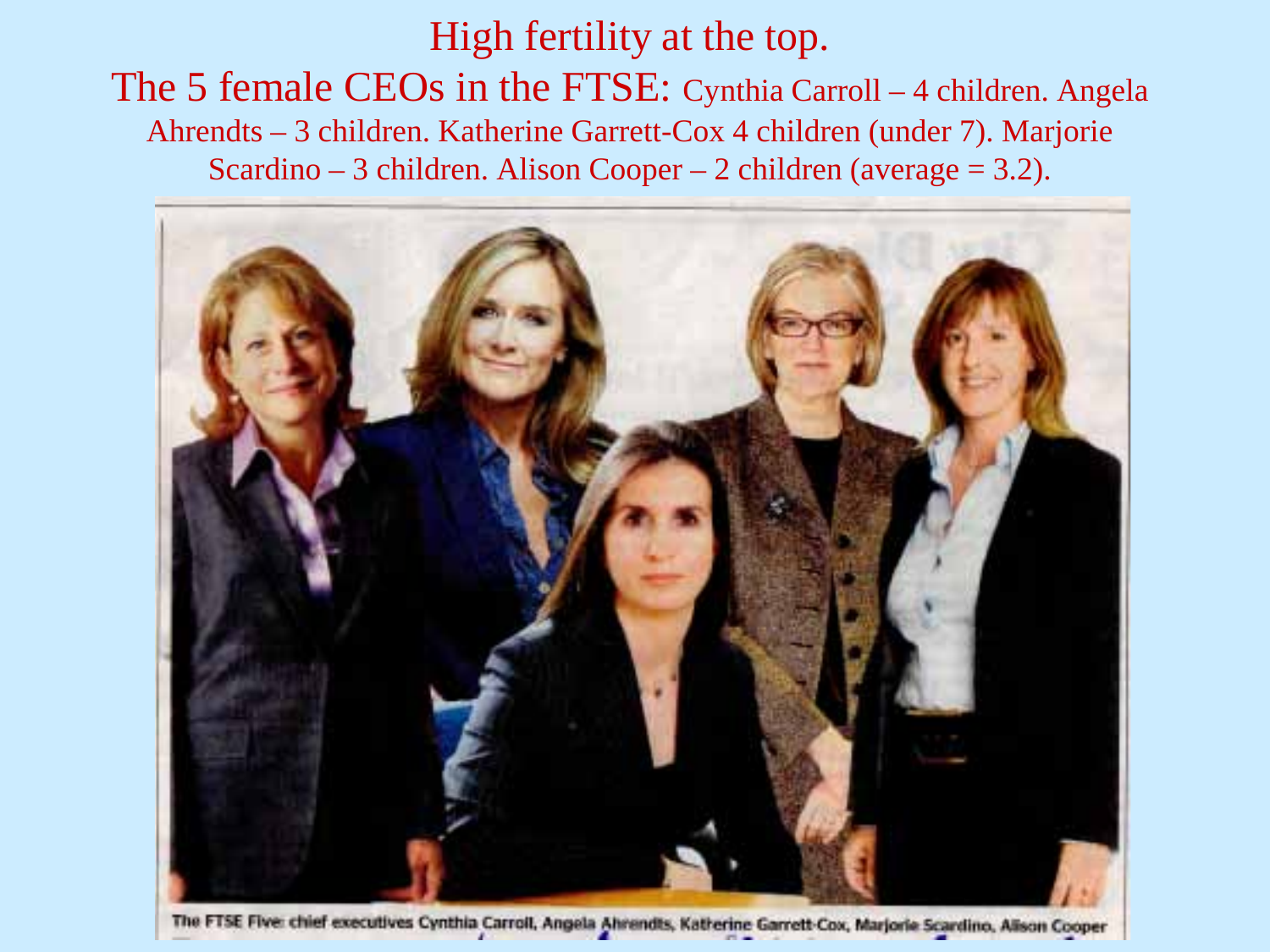## Relationship between index of gender equality and total fertility, selected European countries 2004. Source: Rindfuss et al. 2010.

FIGURE 1 Relationship between an index of gender equality and total fertility rates for 13 European Union countries

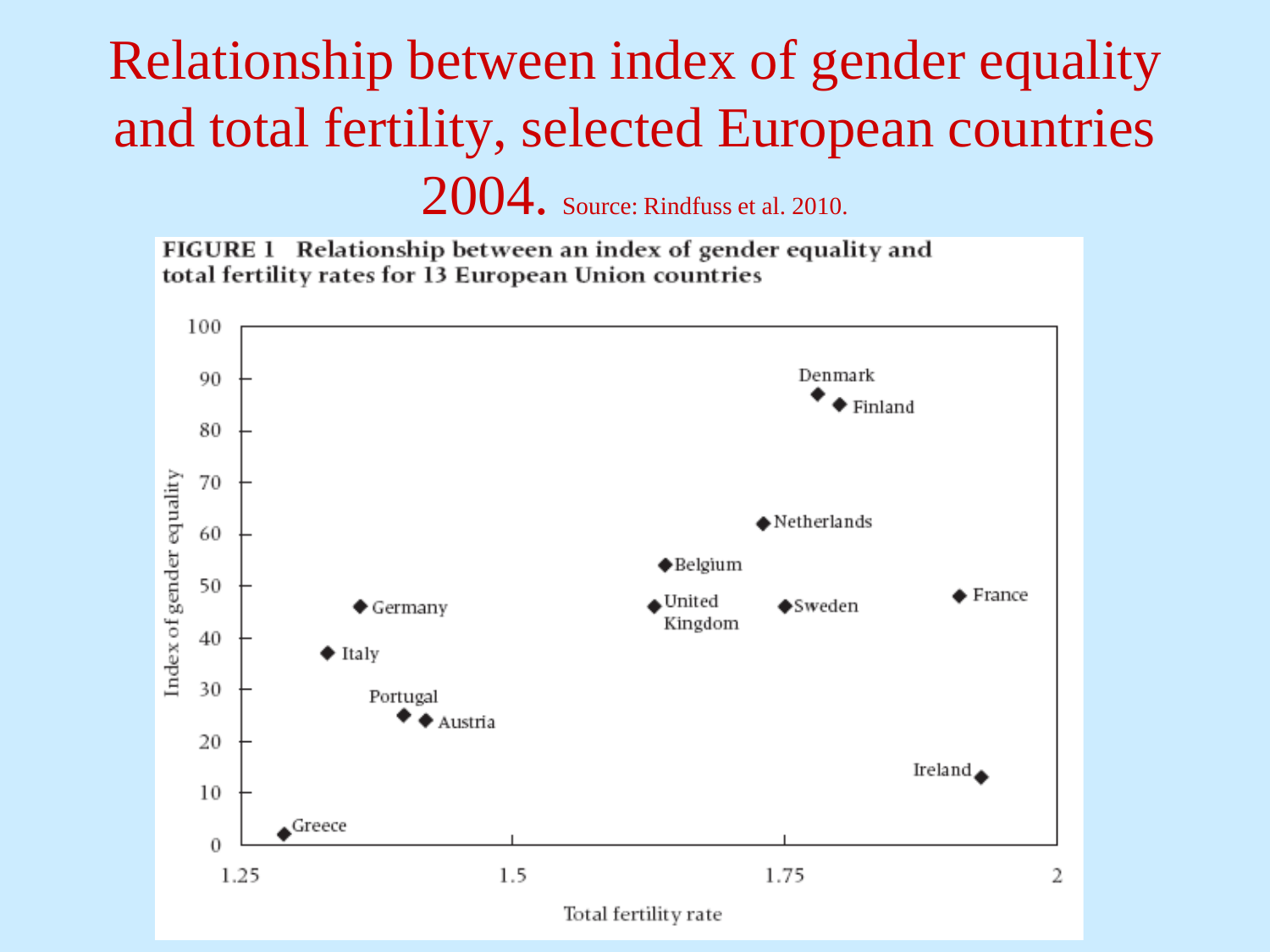#### Ageing inevitable, but not forever - projection of Potential Support Ratio, UK 2011 – 2086 on different definitions of aged population.

Source: based on ONS 2010-based Principal Projection.

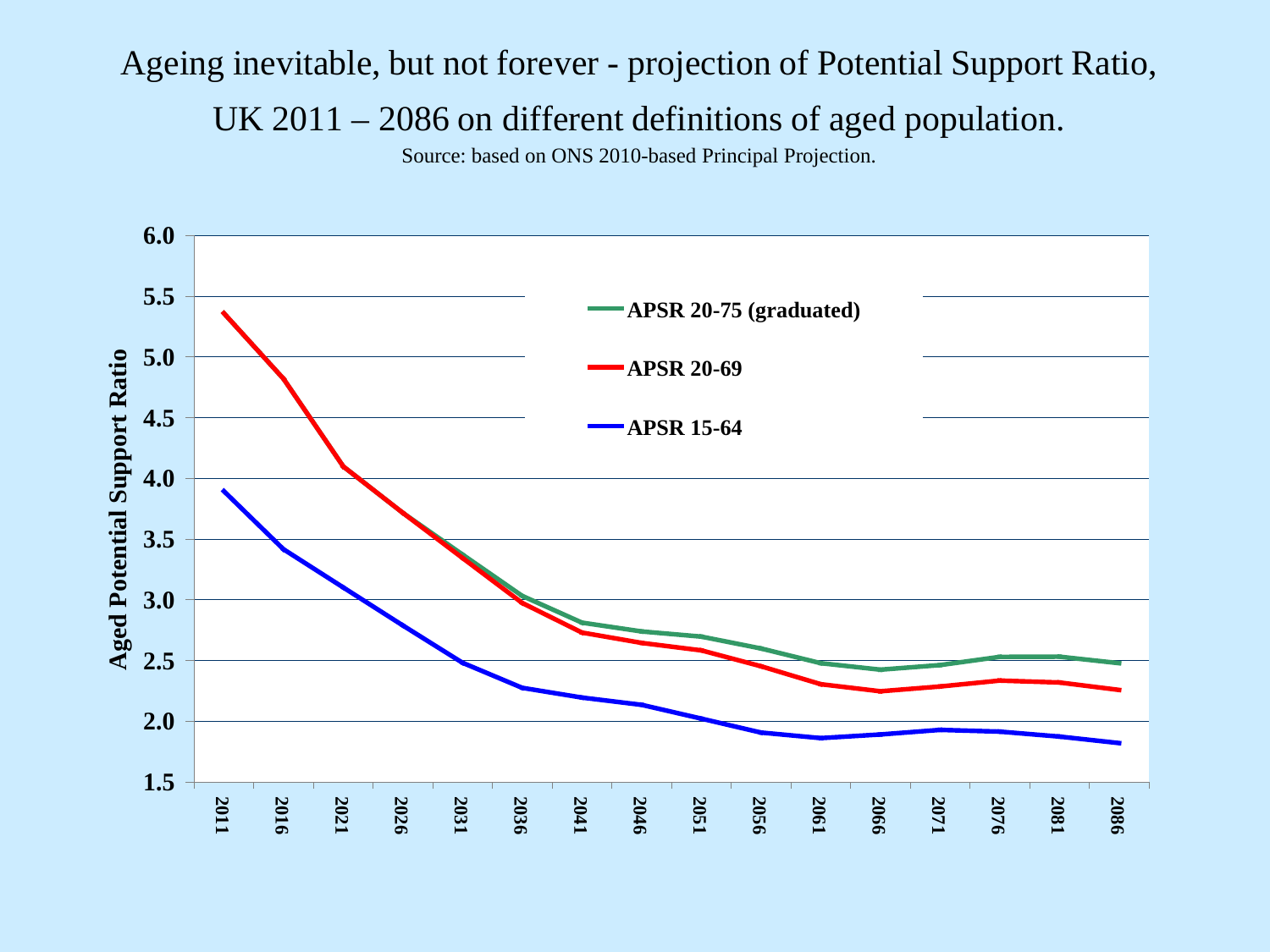## Demography isn't everything Ageing Vulnerability Index 2003

|                    |           |                      | Public                  | Fiscal         | Benefit        | Elder          |
|--------------------|-----------|----------------------|-------------------------|----------------|----------------|----------------|
|                    |           | <b>Overall Index</b> | <b>Burden</b>           | Room           | Dependence     | Affluence      |
|                    | Rank      | Score                | Rank                    | Rank           | Rank           | Rank           |
| Australia          |           | $-1$                 | 2                       | $\overline{2}$ | 4              | 6              |
| <b>UK</b>          | 2         |                      |                         |                | 6              |                |
| <b>US</b>          | 3         | <b>18</b>            | 3                       | 4              | 3              |                |
| Canada             | 4         | 42                   | 6                       | 6              | 5              | $\overline{2}$ |
| Sweden             | 5         | 48                   | $\overline{4}$          | 3              | 8              | 10             |
| <b>Japan</b>       | 6         | 50                   | $\boldsymbol{Q}$        | 9              | 1              | 3              |
| Germany            | 7         | 52                   | 7                       | 5              | 11             | 5              |
| <b>Netherland:</b> | 8         | 62                   | 8                       |                | 9              |                |
| <b>Belgium</b>     | 9         | 63                   | $\overline{\mathbf{5}}$ | 8              | 10             | $\overline{Q}$ |
| France             | <b>10</b> | 81                   | 10                      | 10             | 12             | 8              |
| <b>Italy</b>       | 11        | 84                   | 11                      | 11             | $\overline{2}$ | 12             |
| Spain              | <b>12</b> | 93                   | 12                      | 12             |                |                |
|                    |           | weight               | 1/3                     | 1/3            | 1/6            | 1/6            |

Source: Jackson and Howe 2003, Figure 18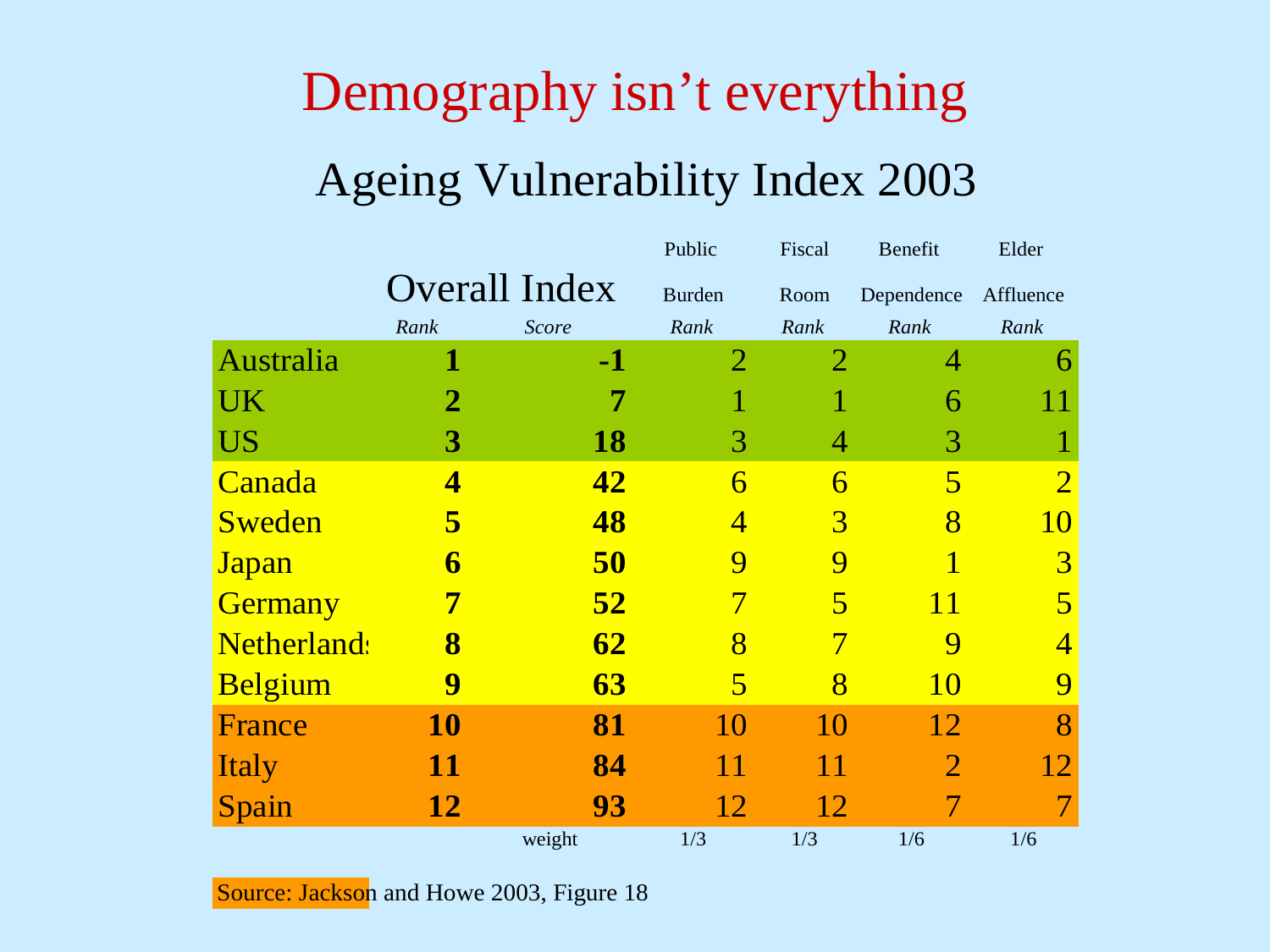### The demographic contribution of migration, selected Western countries, 2010/2011.

Selected Western countries

Comparisons of live births, net immigration and natural increase 2011

|                      |              |                   |                |            | <b>Net migration</b> |
|----------------------|--------------|-------------------|----------------|------------|----------------------|
|                      | Population   | Live              | Natural        | <b>Net</b> | as percent           |
|                      | 1st Jan 2011 | births            | increase       | migration  | of births            |
|                      |              | data in thousands |                |            |                      |
| Switzerland          | 7870         | 81                | 18             | 66         | 81                   |
| Norway               | 4920         | 60                | 19             | 47         | 78                   |
| Austria              | 8404         | 78                | $\overline{2}$ | 37         | 48                   |
| Germany              | 81752        | 663               | $-190$         | 282        | 43                   |
| <b>UK</b>            | 62499        | 808               | 256            | 235        | 29                   |
| Belgium              | 11001        | 131               | 23             | 16         | 12                   |
| France mét           | 63128        | 828               | 253            | 77         | 9                    |
|                      |              |                   |                |            |                      |
| Total of above       | 239574       | 2648              | 379            | 759        | 29                   |
|                      |              |                   |                |            |                      |
| Australia            | 22684        | 298               | 151            | 208        | 70                   |
| Canada               | 34484        | 382               | 129            | 209        | 55                   |
| <b>United States</b> | 309122       | 3999              | 1531           | 695        | 17                   |

Sources: Eurostat, Australian Bureau of Statistics, Statistics Canada,

Statistics New Zealand, US Census Bureau , National Center for Health Statistics,

US Dept of Homeland Security.

Note: US data refer to 2010, Australia , Canada and New Zealand to 2012. Net immigration

data not available for US. Admission for permanent settlement

figure reduced by 1/3 allow for return migration.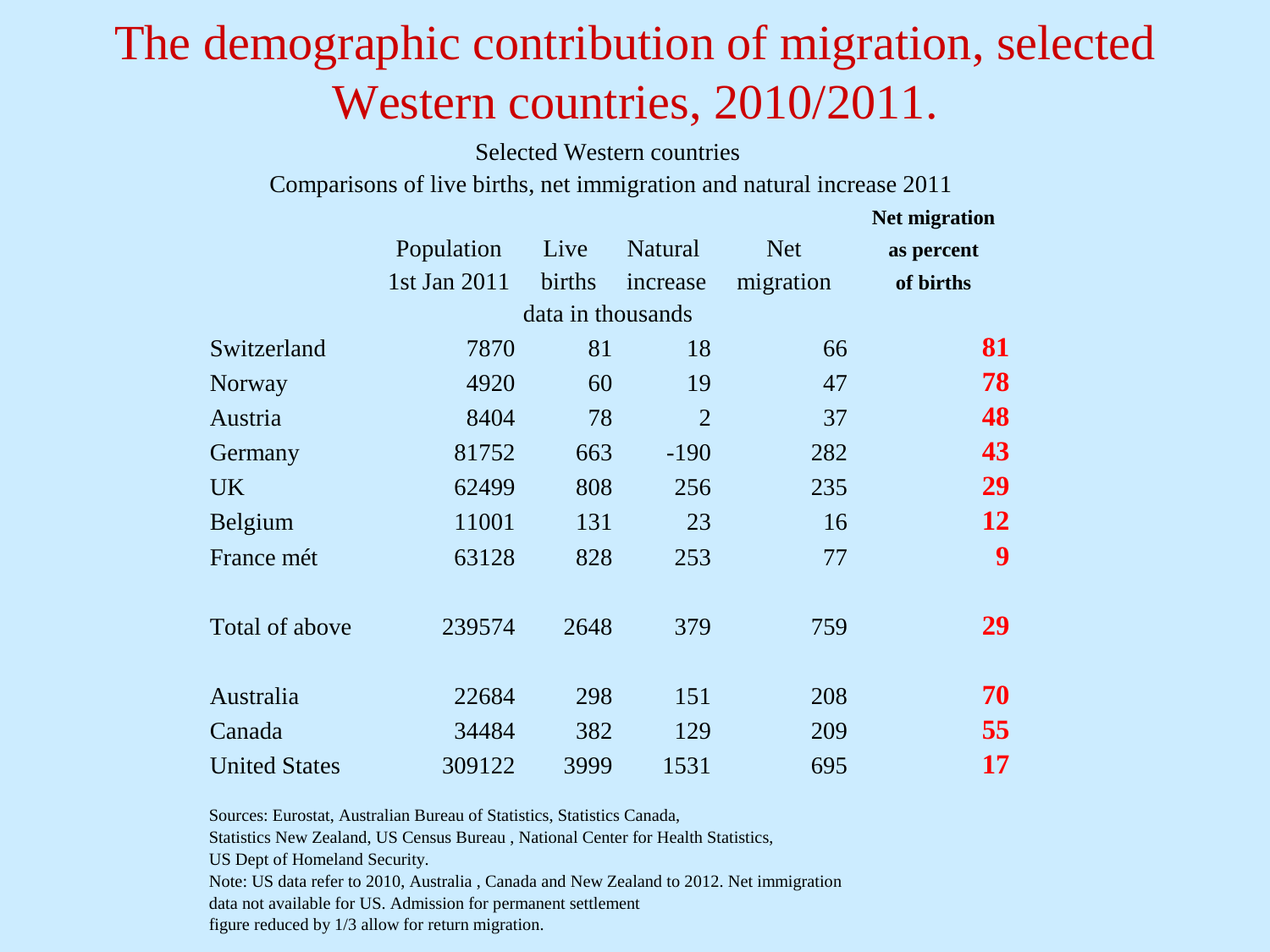## Population replacement – incorporating migration into conventional indices.

Population replacement: TFR compared with a measure (Combined Reproduction) incorporating migration. US and selected European countries around 2010  $\overline{C}$  1, 1

|                    |            | Combined     |
|--------------------|------------|--------------|
|                    | <b>TFR</b> | Reproduction |
|                    |            |              |
| <b>US</b>          | 2.09       | 2.56         |
| France             | 1.98       | 2.24         |
| <b>UK</b>          | 1.88       | 2.38         |
| Sweden             | 1.87       | 2.55         |
| <b>Netherlands</b> | 1.75       | 1.94         |
| Switzeland         | 1.43       | 2.27         |
| Czech Republi      | 1.40       | 1.61         |
| Germany            | 1.35       | 1.48         |
| Latvia             | 1.32       | 1.17         |

Source: Ediev et al. 2013 Table 5.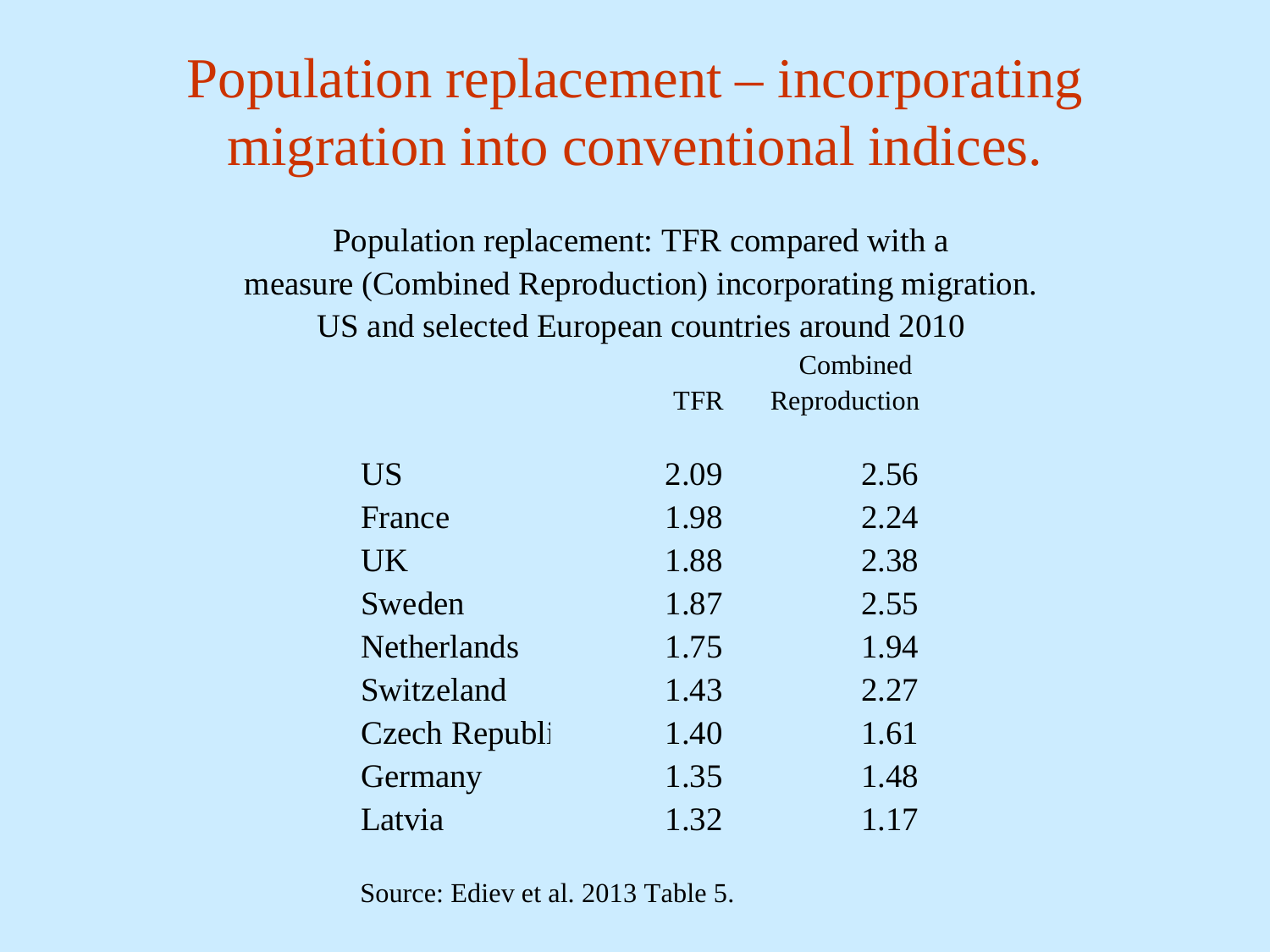## Comparison of projections of foreign-origin populations in Europe (percent of total population 2000 – 2050).

**Projected growth of population of immigrant or foreign origin 2000-2050, selected countries, as percent of total population.** 

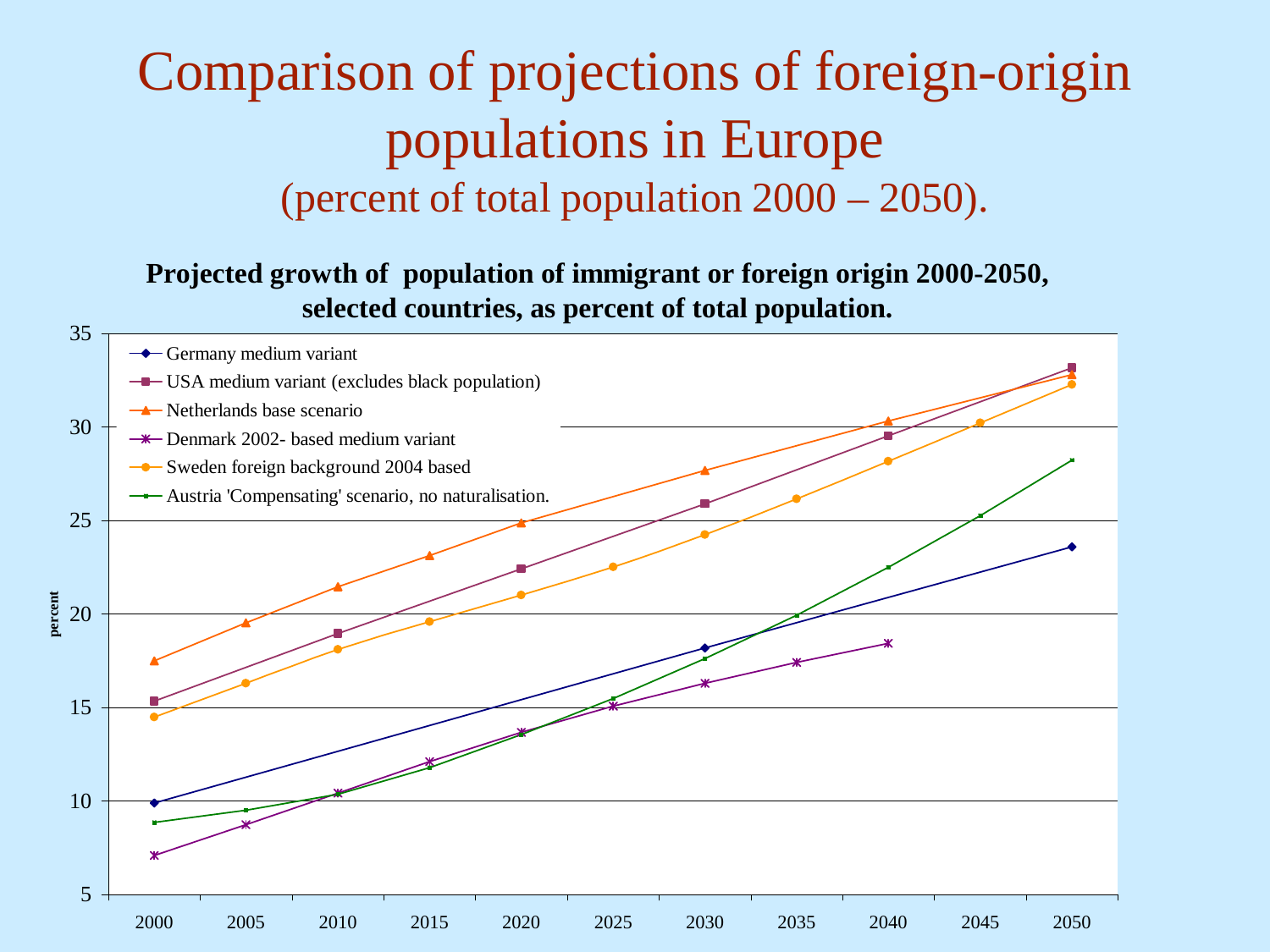## The faces of the future?

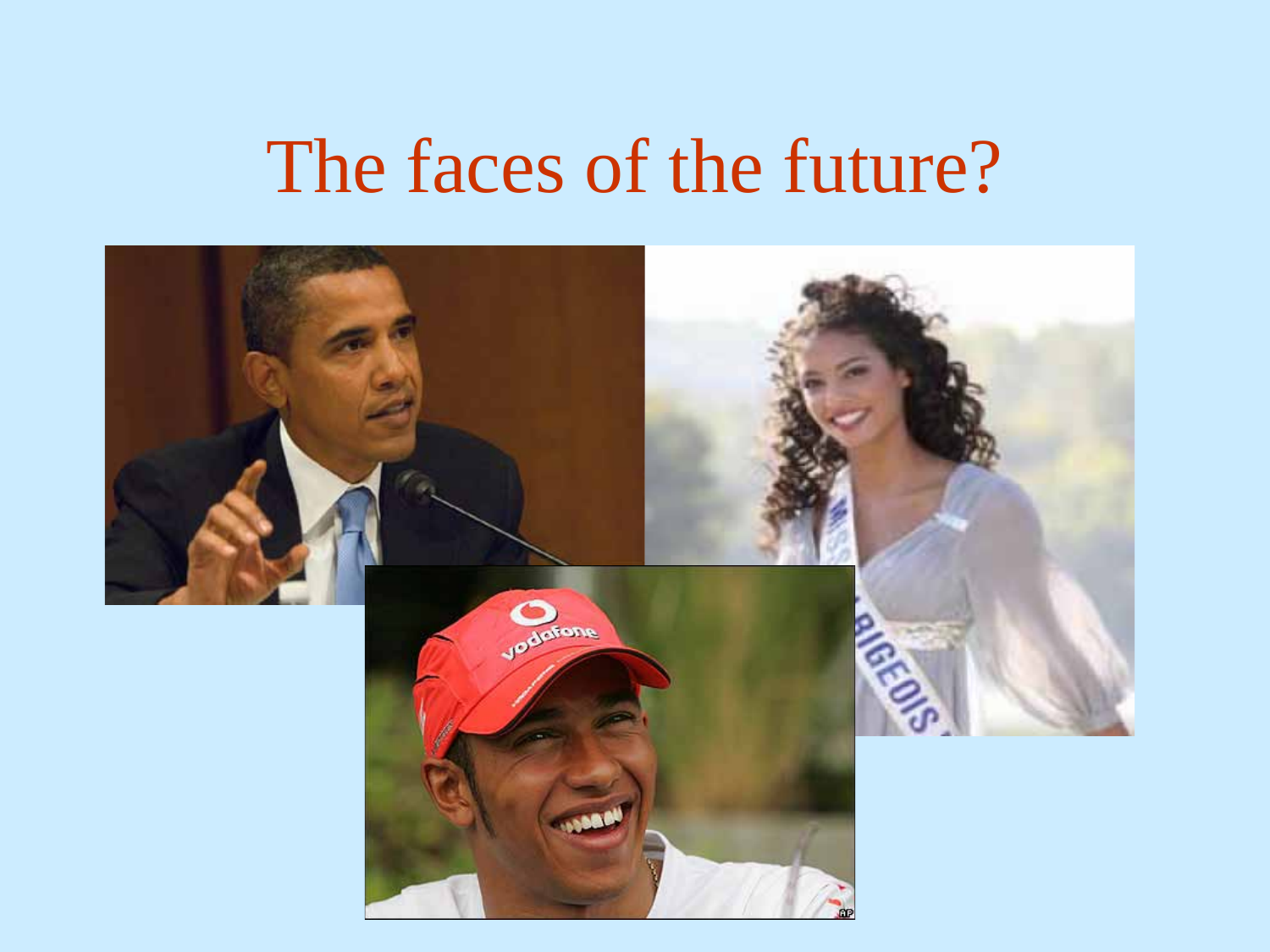## Longer lives and good health – for some

- Current Western demographic trends mostly very favourable, including 'oldest-old*'*
- Biological views less optimistic, and new threats (e.g. obesity).
- Diverging trends in CEE, former Soviet Union.
- Healthy old age essential for managing population ageing
- Education important for healthy old age.
- No upper limit evident in life expectancy.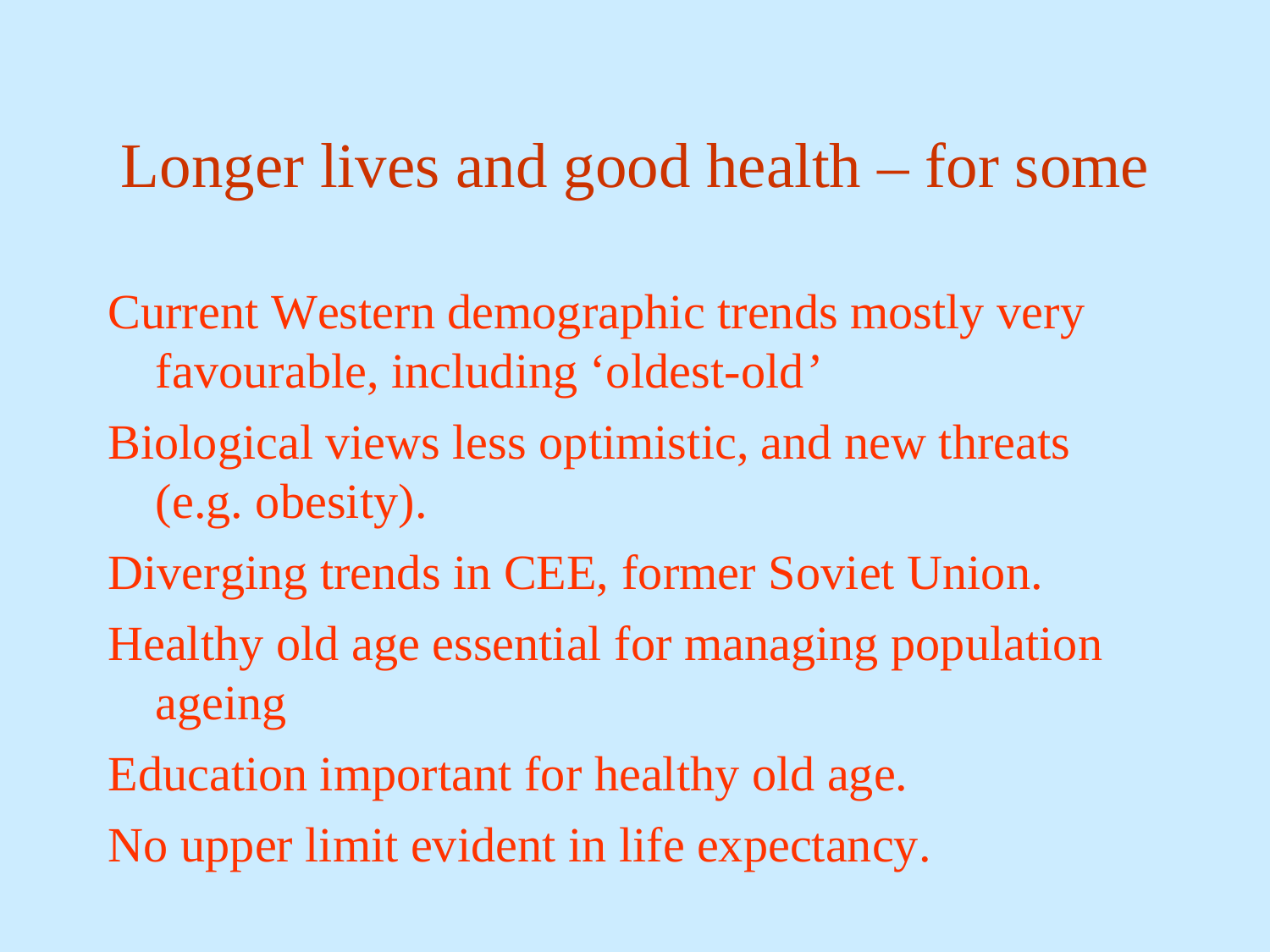### Male expectation of life at birth, trends 1945- 2011, selected European countries. Source: Eurostat and national statistical offices.